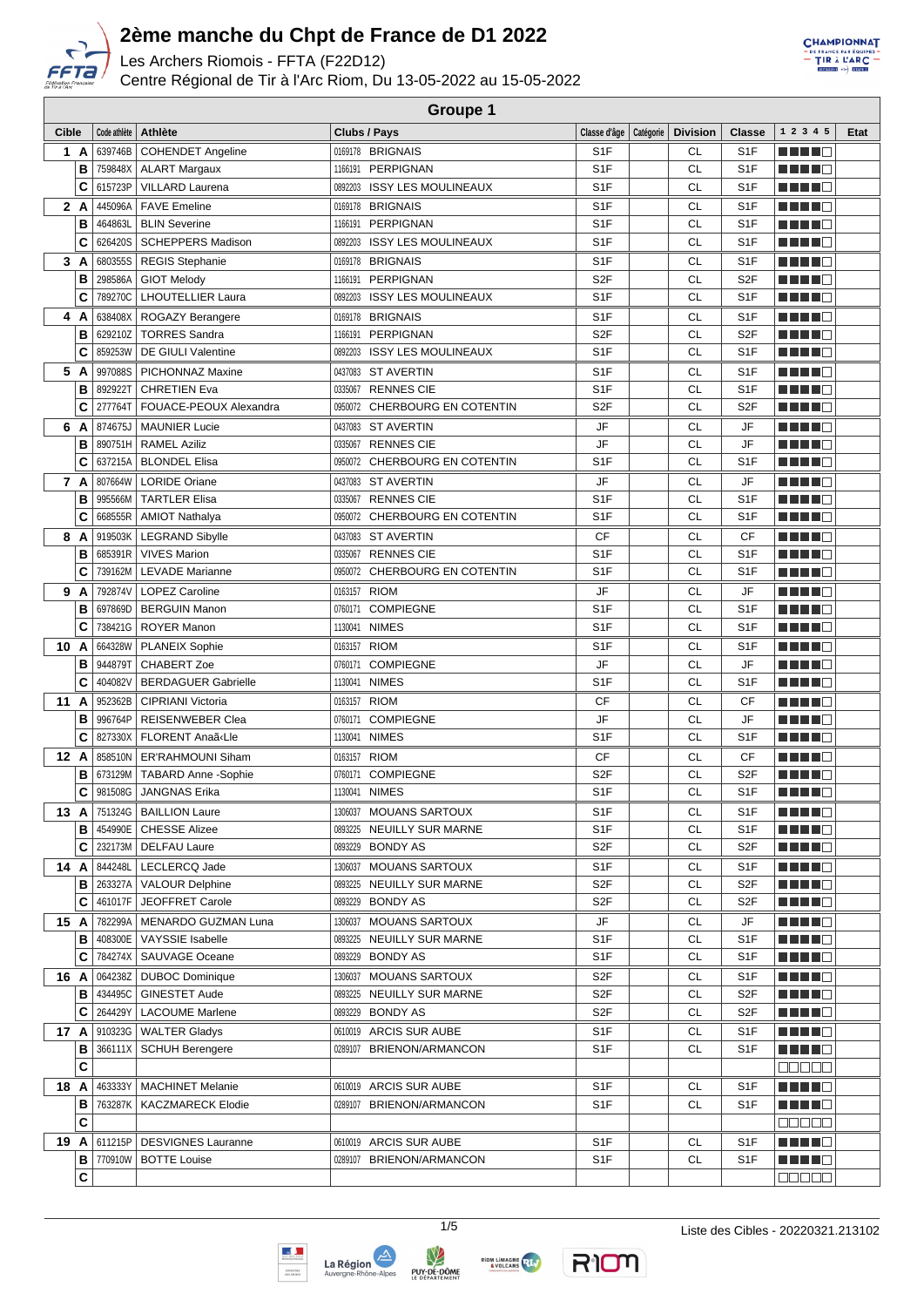

Les Archers Riomois - FFTA (F22D12)

Centre Régional de Tir à l'Arc Riom, Du 13-05-2022 au 15-05-2022



|              | <b>Groupe 1</b><br>suite |              |                             |                                        |                                     |  |           |                  |                                                                                                                       |      |  |
|--------------|--------------------------|--------------|-----------------------------|----------------------------------------|-------------------------------------|--|-----------|------------------|-----------------------------------------------------------------------------------------------------------------------|------|--|
| <b>Cible</b> |                          | Code athlète | Athlète                     | Clubs / Pays                           | Classe d'âge   Catégorie   Division |  |           | <b>Classe</b>    | 1 2 3 4 5                                                                                                             | Etat |  |
| 20 A         |                          | 749700S      | <b>MACHINET Audrey</b>      | 0610019 ARCIS SUR AUBE                 | JF                                  |  | <b>CL</b> | JF               | MA MARIT                                                                                                              |      |  |
|              | В                        | 909584D      | <b>CHAMBRIN Mélanie</b>     | 0289107 BRIENON/ARMANCON               | S <sub>1</sub> F                    |  | <b>CL</b> | S <sub>1</sub> F | MA MARINA                                                                                                             |      |  |
|              | C                        |              |                             |                                        |                                     |  |           |                  | Maaan                                                                                                                 |      |  |
| 21 A         |                          | 943148L      | <b>AUMONIER Juliette</b>    | 1131093 BALMA                          | S <sub>2</sub> F                    |  | СL        | S <sub>2</sub> F | MA MARIT                                                                                                              |      |  |
|              | В                        | 267146B      | PEINEAU-DELOBELLE Audrey    | 0892193 RUEIL MALMAISON STAR           | S <sub>2</sub> F                    |  | СL        | S <sub>2F</sub>  | ma mata                                                                                                               |      |  |
|              | C                        |              |                             |                                        |                                     |  |           |                  | <u> 2000a</u>                                                                                                         |      |  |
| 22 A         |                          | 427135C      | PORTES Delphine             | 1131093 BALMA                          | S <sub>1</sub> F                    |  | CL        | S <sub>1</sub> F | MA MARIT                                                                                                              |      |  |
|              | B                        | 740755U      | <b>GABRIEL Caroline</b>     | 0892193 RUEIL MALMAISON STAR           | S <sub>1</sub> F                    |  | <b>CL</b> | S <sub>1</sub> F | <u> Herman Se</u>                                                                                                     |      |  |
|              | C                        |              |                             |                                        |                                     |  |           |                  | Maaan                                                                                                                 |      |  |
| 23 A         |                          | 969628U      | <b>MOTHE Romane</b>         | 1131093 BALMA                          | JF                                  |  | CL        | JF               | <u>Little C</u>                                                                                                       |      |  |
|              | B                        | 973388F      | <b>JUMAIRE Marianne</b>     | 0892193 RUEIL MALMAISON STAR           | S <sub>1</sub> F                    |  | <b>CL</b> | S <sub>1</sub> F | ma mata                                                                                                               |      |  |
|              | C                        |              |                             |                                        |                                     |  |           |                  | an a sh                                                                                                               |      |  |
| 24 A         |                          | 444960C      | SOURD Nadege                | 1131093 BALMA                          | S <sub>1</sub> F                    |  | CL        | S <sub>1</sub> F | <u> El Bel</u>                                                                                                        |      |  |
|              | В                        | 609867Z      | ABBOUDA Khadija             | 0892193 RUEIL MALMAISON STAR           | S <sub>2</sub> F                    |  | <b>CL</b> | S <sub>2</sub> F |                                                                                                                       |      |  |
|              | C                        |              |                             |                                        |                                     |  |           |                  | ana na                                                                                                                |      |  |
| 33 A         |                          | 349225T      | PEINEAU Sebastien           | 0892193 RUEIL MALMAISON STAR           | S <sub>1</sub> H                    |  | CO        | S <sub>1</sub> H | ma mata                                                                                                               |      |  |
|              | B                        | 789488P      | <b>DURIVAUD Manuel</b>      | 0891175 DRAVEIL SENART                 | S <sub>2</sub> H                    |  | CO        | S <sub>2</sub> H |                                                                                                                       |      |  |
|              | C                        | 722563V      | <b>ANGOT Corentin</b>       | 0335067 RENNES CIE                     | S <sub>1</sub> H                    |  | CO        | S <sub>1</sub> H | Martin Ba                                                                                                             |      |  |
| 34 A         |                          | 434925V      | DAULEU Ludovic              | 0892193 RUEIL MALMAISON STAR           | S <sub>1</sub> H                    |  | CO        | S <sub>1</sub> H | n din Fin                                                                                                             |      |  |
|              | в                        | 760083C      | <b>RONDELOT Cyril</b>       | 0891175 DRAVEIL SENART                 | S <sub>2</sub> H                    |  | CO        | S <sub>2</sub> H | n di Tinggi                                                                                                           |      |  |
|              | C                        | 658244H      | <b>DUPUIS Anthony</b>       | 0335067 RENNES CIE                     | S <sub>1</sub> H                    |  | CO        | S <sub>1</sub> H | MA MARINA                                                                                                             |      |  |
| 35 A         |                          | 300680B      | <b>DELOBELLE Fabien</b>     | <b>RUEIL MALMAISON STAR</b><br>0892193 | S <sub>1</sub> H                    |  | CO        | S <sub>1</sub> H | MA MAR                                                                                                                |      |  |
|              | в                        | 592971J      | <b>SIMON Marc</b>           | 0891175 DRAVEIL SENART                 | S <sub>1</sub> H                    |  | CO        | S <sub>1</sub> H | a da bir bir                                                                                                          |      |  |
|              | C                        | 694903E      | <b>JULIEN Simon</b>         | 0335067 RENNES CIE                     | S <sub>1</sub> H                    |  | CO        | S <sub>1</sub> H | <u> El Bel</u>                                                                                                        |      |  |
| 36 A         |                          | 840854X      | ALOUANI Neil                | RUEIL MALMAISON STAR<br>0892193        | S <sub>1</sub> H                    |  | CO        | S <sub>1</sub> H | MA MARI                                                                                                               |      |  |
|              | B                        | 322642Y      | <b>LEGER Christophe</b>     | 0891175<br>DRAVEIL SENART              | S <sub>2</sub> H                    |  | CO        | S <sub>2</sub> H | MA MARI                                                                                                               |      |  |
|              | C                        | 592321C      | LEFEUVRE Camille            | 0335067 RENNES CIE                     | S <sub>1</sub> H                    |  | CO        | S <sub>1</sub> H | MA MARI                                                                                                               |      |  |
| 37 A         |                          | 721284E      | MENARD Fabrice              | <b>WINGLES</b><br>0762297              | S <sub>2</sub> H                    |  | CO        | S <sub>2</sub> H | MA MAR                                                                                                                |      |  |
|              | B                        | 792737W      | <b>MANGELLE Mateo</b>       | <b>DIJON</b><br>0221014                | JH                                  |  | CO        | JH               | MA MAR                                                                                                                |      |  |
|              | C                        | 819963P      | <b>JUILLET Laurent</b>      | 1016003 RUELLE                         | S <sub>2</sub> H                    |  | CO        | S <sub>2</sub> H | <u> Literatur – Literatur – Literatur – Literatur – Literatur – Literatur – Literatur – Literatur – Literatur – L</u> |      |  |
| 38 A         |                          | 452705W      | <b>BRAUN Romain</b>         | <b>WINGLES</b><br>0762297              | S <sub>1</sub> H                    |  | CO        | S <sub>1</sub> H | MA MARI                                                                                                               |      |  |
|              | в                        | 822564S      | <b>JEAMBRUN Andeol</b>      | 0221014 DIJON                          | S <sub>1</sub> H                    |  | CO        | S <sub>1</sub> H | HH H H                                                                                                                |      |  |
|              | C                        | 725308D      | <b>GARDEUR Antonin</b>      | 1016003 RUELLE                         | S <sub>1</sub> H                    |  | CO        | S <sub>1</sub> H | <u> E Ser</u>                                                                                                         |      |  |
| 39           | A                        |              | 591147B   LECAUCHOIS Morgan | 0762297 WINGLES                        | S <sub>1</sub> H                    |  | CO        | S <sub>1</sub> H | ma mata                                                                                                               |      |  |
|              | в                        |              | 879805K   DUFOUR Camille    | 0221014 DIJON                          | S <sub>1</sub> H                    |  | CO        | S <sub>1</sub> H |                                                                                                                       |      |  |
|              | C                        |              | 751790N   CHAUVEAU Baptiste | 1016003 RUELLE                         | S <sub>1</sub> H                    |  | CO        | S <sub>1</sub> H | a di kacamatan Ing                                                                                                    |      |  |
| 40 A         |                          |              | 885790R   OLMO Ludovic      | 0762297 WINGLES                        | S2H                                 |  | CO        | S <sub>2</sub> H | <u> Literatur C</u>                                                                                                   |      |  |
|              | в                        | 595427D      | <b>ARROUGE Yoann</b>        | 0221014 DIJON                          | S1H                                 |  | CO        | S <sub>1</sub> H | <u>Little C</u>                                                                                                       |      |  |
|              | С                        |              | 461611B   SAUNIER Francois  | 1016003 RUELLE                         | S1H                                 |  | CO        | S <sub>1</sub> H | <u> Literatur</u>                                                                                                     |      |  |
| 41 A         |                          | 781398W      | <b>GIRARD Nicolas</b>       | 1313090 ST MARTIN DE CRAU              | S1H                                 |  | CO        | S <sub>1</sub> H | <u> Literatur</u>                                                                                                     |      |  |
|              | в                        | 808352U      | <b>LEMOINE Frederic</b>     | 0759101 VILLENEUVE D'ASCQ              | S2H                                 |  | CO        | S <sub>2</sub> H | <u> Literatur in Se</u>                                                                                               |      |  |
|              | C                        | 258125W      | <b>ADALBERT David</b>       | 0702002 CHAUNY                         | S <sub>2</sub> H                    |  | CO        | S <sub>2</sub> H | <u> Literatur</u>                                                                                                     |      |  |
| 42 A         |                          | 748101D      | <b>PARPILLON Julien</b>     | 1313090 ST MARTIN DE CRAU              | S1H                                 |  | CO        | S <sub>1</sub> H | MA MAR                                                                                                                |      |  |
|              | в                        |              | 319176F   LIENARD Sebastien | 0759101 VILLENEUVE D'ASCQ              | S <sub>2</sub> H                    |  | CO        | S <sub>2</sub> H | MA MAR                                                                                                                |      |  |
|              | C                        |              | 756393S   BAIL Jose         | 0702002 CHAUNY                         | S <sub>2</sub> H                    |  | CO        | S <sub>2</sub> H | <u> Literatur</u>                                                                                                     |      |  |
| 43 A         |                          | 750851T      | <b>LORTHIOIR Yann</b>       | 1313090 ST MARTIN DE CRAU              | S1H                                 |  | CO        | S <sub>1</sub> H | ME HE H                                                                                                               |      |  |
|              | в                        | 856545C      | <b>ETIENNE David</b>        | 0759101 VILLENEUVE D'ASCQ              | S <sub>2</sub> H                    |  | CO        | S <sub>2</sub> H | a di Bandar                                                                                                           |      |  |
|              | C                        | 421441N      | <b>COPIN Frederic</b>       | 0702002 CHAUNY                         | S1H                                 |  | CO        | S <sub>1</sub> H | <u>Li Li Li C</u>                                                                                                     |      |  |
| 44 A         |                          |              | 455951Z   BARBES Vincent    | 1313090 ST MARTIN DE CRAU              | S <sub>2</sub> H                    |  | CO        | S <sub>2</sub> H | <u> Literatur C</u>                                                                                                   |      |  |
|              | в                        |              | 760169W   DUHEZ Philippe    | 0759101 VILLENEUVE D'ASCQ              | S <sub>2</sub> H                    |  | CO        | S <sub>2</sub> H | <u> Literatur</u>                                                                                                     |      |  |
|              | C                        | 647374T      | <b>PIRON Benjamin</b>       | 0702002 CHAUNY                         | S1H                                 |  | CO        | S <sub>1</sub> H | <u> El Bel</u>                                                                                                        |      |  |
| 45 A         |                          |              | 311932G   DARDENNE Stephane | 1131072 L'UNION                        | S <sub>2</sub> H                    |  | CO        | S <sub>2</sub> H |                                                                                                                       |      |  |
|              | в                        | 794543J      | <b>BEQUARD Franck</b>       | 0428046 COURVILLE S/EURE AC            | S <sub>2</sub> H                    |  | CO        | S <sub>2</sub> H | <u> Literatur</u>                                                                                                     |      |  |
|              | C                        | 335529F      | THIEFFINE Julien            | 0892199 SURESNES                       | S2H                                 |  | CO        | S <sub>2</sub> H | <u>Li Li Li C</u>                                                                                                     |      |  |
| 46 A         |                          | 855214F      | <b>DELIVEYNE Frederic</b>   | 1131072 L'UNION                        | S <sub>2</sub> H                    |  | CO        | S <sub>2</sub> H | <u> Literatur</u>                                                                                                     |      |  |
|              | B                        | 428854W      | <b>DUPLAN Cedric</b>        | 0428046 COURVILLE S/EURE AC            | S <sub>2</sub> H                    |  | CO        | S <sub>2</sub> H | MA MARI                                                                                                               |      |  |
|              | C                        |              | 811280B   CADRONET Nathan   | 0892199 SURESNES                       | S1H                                 |  | CO        | S <sub>1</sub> H | MA MAR                                                                                                                |      |  |





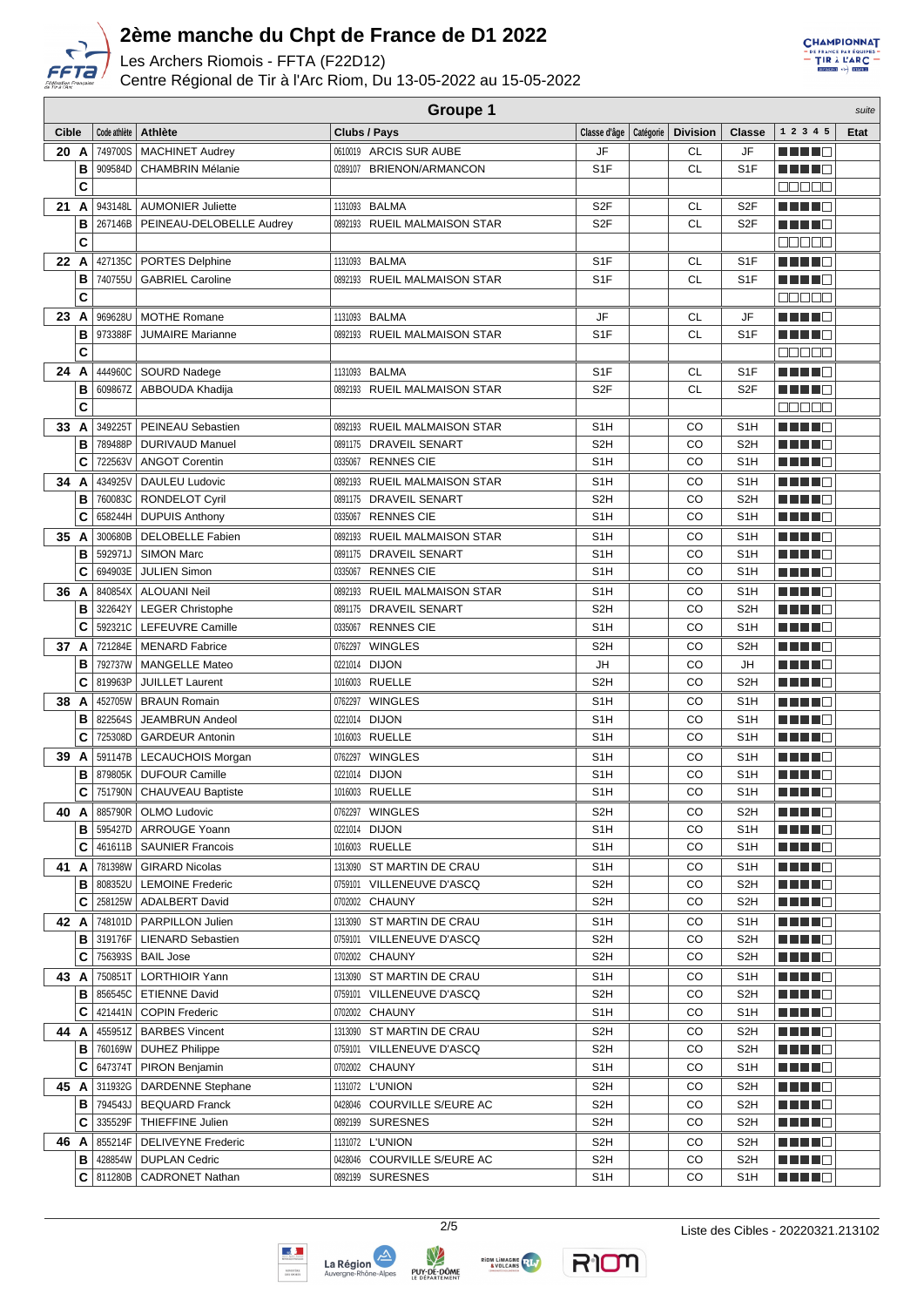

Les Archers Riomois - FFTA (F22D12)

Centre Régional de Tir à l'Arc Riom, Du 13-05-2022 au 15-05-2022



|       | <b>Groupe 1</b><br>suite |              |                               |                                 |                  |           |                 |                  |           |      |  |
|-------|--------------------------|--------------|-------------------------------|---------------------------------|------------------|-----------|-----------------|------------------|-----------|------|--|
| Cible |                          | Code athlète | Athlète                       | Clubs / Pays                    | Classe d'âge     | Catégorie | <b>Division</b> | <b>Classe</b>    | 1 2 3 4 5 | Etat |  |
| 47 A  |                          | 356684A      | <b>BARBIER Thierry</b>        | 1131072 L'UNION                 | S <sub>2</sub> H |           | CO              | S <sub>2</sub> H | MA MARIT  |      |  |
|       | в                        | 428855X      | <b>DUPLAN Ludovic</b>         | 0428046 COURVILLE S/EURE AC     | S <sub>2</sub> H |           | CO              | S <sub>2</sub> H | TI TITIN  |      |  |
|       | C                        | 328826V      | <b>GERARD Paul</b>            | 0892199 SURESNES                | S <sub>2</sub> H |           | CO              | S <sub>2</sub> H | MA MARIT  |      |  |
| 48    | A                        | 449617P      | <b>VANDERCAMERE Maxime</b>    | 1131072 L'UNION                 | S <sub>1</sub> H |           | CO              | S <sub>1</sub> H | MA MARIT  |      |  |
|       | B                        | 268245W      | <b>GASSE Nicolas</b>          | 0428046 COURVILLE S/EURE AC     | S <sub>2</sub> H |           | CO              | S <sub>2H</sub>  | n din se  |      |  |
|       | С                        | 731921S      | <b>VIGARIE Gilles</b>         | 0892199 SURESNES                | S <sub>2</sub> H |           | CO              | S <sub>2</sub> H | MA ME     |      |  |
| 49    | A                        |              | 835776C   BELLARD Cyril       | 0780315 CACHY                   | S <sub>2</sub> H |           | CO              | S <sub>2</sub> H | MA MAR    |      |  |
|       | B                        | 262177A      | PIMPAUD Pierre                | 1087203 LIMOGES-COUZEIX         | S <sub>2H</sub>  |           | CO              | S <sub>2</sub> H | n na ma   |      |  |
|       | C                        | 658261B      | <b>LABICHE Nicolas</b>        | 0893225 NEUILLY SUR MARNE       | S <sub>1</sub> H |           | CO              | S <sub>1</sub> H | M BEE     |      |  |
| 50 A  |                          |              | 407602W   BLANQUET Gaetan     | 0780315 CACHY                   | S <sub>1</sub> H |           | CO              | S <sub>1</sub> H | MA MARIT  |      |  |
|       | B                        | 740648C      | <b>BERDUCK Maxime</b>         | 1087203 LIMOGES-COUZEIX         | S <sub>1</sub> H |           | CO              | S <sub>1</sub> H | MA MA     |      |  |
|       | C                        | 268539R      | <b>LACOURT Noel</b>           | 0702002 CHAUNY                  | S <sub>3H</sub>  |           | CO              | S <sub>3</sub> H | MAN DEL 1 |      |  |
| 51    | A                        | 866039X      | <b>DUVANEL Fabien</b>         | 0780315 CACHY                   | S <sub>2H</sub>  |           | CO              | S <sub>2</sub> H | n din ser |      |  |
|       | в                        | 633432N      | <b>BIOJOUT Didier</b>         | 1087203 LIMOGES-COUZEIX         | S3H              |           | CO              | S3H              | n in Fin  |      |  |
|       | C                        | 442807M      | <b>MOINE Maxence</b>          | 0892193 RUEIL MALMAISON STAR    | S <sub>1</sub> H |           | CO              | S <sub>1</sub> H | M NO SE   |      |  |
| 52 A  |                          | 005929V      | SAUVIGNON Stephane            | 0780315 CACHY                   | S <sub>2</sub> H |           | CO              | S <sub>2</sub> H | MA MARI   |      |  |
|       | B                        | 633422C      | <b>BIOJOUT David</b>          | 1087203 LIMOGES-COUZEIX         | S <sub>1</sub> H |           | CO              | S <sub>1</sub> H | n na mata |      |  |
|       | С                        | 295225X      | <b>DURANTET Sebastien</b>     | 0335067 RENNES CIE              | S <sub>2</sub> H |           | CO              | S <sub>2</sub> H | M DOO     |      |  |
| 53 A  |                          |              | 345367Z GALLAIS-DUTRIEZ Alban | 0894254 FONTENAY S/BOIS 1ER CIE | S <sub>2</sub> H |           | CO              | S <sub>2</sub> H | n din Fin |      |  |
|       | в                        | 890108J      | <b>BARRAUD Wilfried</b>       | 0895292 SAINT OUEN L'AUMONE     | S <sub>1</sub> H |           | CO              | S <sub>1</sub> H | n in Fin  |      |  |
|       | С                        | 442336A      | <b>BRINGER Ludovic</b>        | 0780315 CACHY                   | S <sub>2</sub> H |           | CO              | S <sub>2</sub> H | MN O BIB  |      |  |
| 54 A  |                          |              | 761696F   CORNU Jean-Michel   | 0894254 FONTENAY S/BOIS 1ER CIE | S <sub>2</sub> H |           | CO              | S <sub>2</sub> H | MA MARIT  |      |  |
|       | B                        | 425441L      | <b>DELHAYE Aurelien</b>       | 0895292 SAINT OUEN L'AUMONE     | S <sub>1</sub> H |           | CO              | S <sub>1</sub> H | H H H H   |      |  |
|       | C                        |              |                               |                                 |                  |           |                 |                  | an sa s   |      |  |
| 55 A  |                          |              | 851504Y   PEZIER Corentin     | 0894254 FONTENAY S/BOIS 1ER CIE | S <sub>1</sub> H |           | CO              | S <sub>1</sub> H | H H H H   |      |  |
|       | B                        | 906776B      | <b>DRIDI Slim</b>             | 0895292 SAINT OUEN L'AUMONE     | S <sub>2</sub> H |           | CO              | S <sub>2</sub> H | MA MARIT  |      |  |
|       | C                        |              |                               |                                 |                  |           |                 |                  | e e e e e |      |  |
| 56 A  |                          |              |                               |                                 |                  |           |                 |                  | nn nn n   |      |  |
|       | в                        |              | 743977W   LE CLERCQ Alexandre | 0895292 SAINT OUEN L'AUMONE     | S <sub>1</sub> H |           | CO              | S <sub>1</sub> H | MA MARI   |      |  |
|       | С                        |              | 931783H   POUPHILE David      | 0221014 DIJON                   | S <sub>2H</sub>  |           | CO              | S2H              | M DO D    |      |  |

| <b>Groupe 2</b> |     |              |                             |                                        |                  |           |                 |                  |           |      |  |
|-----------------|-----|--------------|-----------------------------|----------------------------------------|------------------|-----------|-----------------|------------------|-----------|------|--|
| Cible           |     | Code athlète | <b>Athlète</b>              | Clubs / Pays                           | Classe d'âge     | Catégorie | <b>Division</b> | Classe           | 1 2 3 4 5 | Etat |  |
| 1<br>A          |     | 718862X      | <b>ARMBRUSTER Sylvain</b>   | <b>BRIENON/ARMANCON</b><br>0289107     | S <sub>1</sub> H |           | <b>CL</b>       | S <sub>1</sub> H | n nin n   |      |  |
|                 | в   | 764204G      | <b>BERNARDI Nicolas</b>     | <b>RENNES CIE</b><br>0335067           | <b>JH</b>        |           | <b>CL</b>       | <b>JH</b>        | n din Fin |      |  |
|                 | C   | 610427H      | SANNA Michael               | <b>CLERMONT FERRAND CIE</b><br>0163151 | S <sub>1</sub> H |           | <b>CL</b>       | S <sub>1</sub> H | S VITED   |      |  |
| $\mathbf{2}$    | A   | 775692U      | <b>BARBIER Anthony</b>      | <b>BRIENON/ARMANCON</b><br>0289107     | S <sub>1</sub> H |           | <b>CL</b>       | S <sub>1</sub> H | U U U U O |      |  |
|                 | в   | 702313J      | <b>BILLOUE Florian</b>      | <b>RENNES CIE</b><br>0335067           | S <sub>1</sub> H |           | <b>CL</b>       | S <sub>1</sub> H | MA MARIT  |      |  |
|                 | C   | 410244T      | <b>CAZES Pierre Laurent</b> | <b>CLERMONT FERRAND CIE</b><br>0163151 | S <sub>1</sub> H |           | <b>CL</b>       | S <sub>1</sub> H | MA NGC    |      |  |
| 3               | A   | 739621L      | <b>WACOGNE Hugo</b>         | <b>BRIENON/ARMANCON</b><br>0289107     | S <sub>1</sub> H |           | <b>CL</b>       | S <sub>1</sub> H | n na mata |      |  |
|                 | в   | 621911R      | <b>DANIEL Lucas</b>         | <b>RENNES CIE</b><br>0335067           | S <sub>1</sub> H |           | <b>CL</b>       | S <sub>1</sub> H | n na m    |      |  |
|                 | C   | 742797N      | <b>VAUTRIN Jules</b>        | <b>CLERMONT FERRAND CIE</b><br>0163151 | S <sub>1</sub> H |           | <b>CL</b>       | S <sub>1</sub> H | n na ma   |      |  |
|                 | 4 A | 750102D      | <b>CORSIN Valentin</b>      | BRIENON/ARMANCON<br>0289107            | S <sub>1</sub> H |           | <b>CL</b>       | S <sub>1</sub> H | ma man    |      |  |
|                 | в   | 408718J      | <b>GIROUILLE Romain</b>     | <b>RENNES CIE</b><br>0335067           | S <sub>1</sub> H |           | <b>CL</b>       | S <sub>1</sub> H | n na m    |      |  |
|                 | C   |              | 699249D   RUTKOWSKI Quentin | 0163151 CLERMONT FERRAND CIE           | S <sub>1</sub> H |           | <b>CL</b>       | S <sub>1</sub> H | n na m    |      |  |
| 5               | A   | 602521P      | LEFEBVRE Anthony            | <b>MOUANS SARTOUX</b><br>1306037       | S <sub>1</sub> H |           | <b>CL</b>       | S <sub>1</sub> H | n nin n   |      |  |
|                 | в   | 704162U      | <b>FICHET Romain</b>        | <b>RIOM</b><br>0163157                 | S <sub>1</sub> H |           | <b>CL</b>       | S <sub>1</sub> H | n na m    |      |  |
|                 | C   | 661811K      | MULOT Florent               | 0891175 DRAVEIL SENART                 | S <sub>1</sub> H |           | <b>CL</b>       | S <sub>1</sub> H | n din Fil |      |  |
| 6               | A   | 436380B      | FIORETTI Thibault           | <b>MOUANS SARTOUX</b><br>1306037       | S <sub>1</sub> H |           | <b>CL</b>       | S <sub>1</sub> H | n na m    |      |  |
|                 | B   | 697627R      | RIPAUX Valentin             | 0163157 RIOM                           | S <sub>1</sub> H |           | <b>CL</b>       | S <sub>1</sub> H | n din N   |      |  |
|                 | C   | 836828W      | <b>TONNAIRE Hugo</b>        | 0891175 DRAVEIL SENART                 | S <sub>1</sub> H |           | <b>CL</b>       | S <sub>1</sub> H | MA MARIT  |      |  |
| $\overline{7}$  | A   | 408240P      | <b>NAGLIERI Thomas</b>      | <b>MOUANS SARTOUX</b><br>1306037       | S <sub>1</sub> H |           | <b>CL</b>       | S <sub>1</sub> H | n din bin |      |  |
|                 | в   | 701148T      | <b>JAMOT Maxence</b>        | <b>RIOM</b><br>0163157                 | S <sub>1</sub> H |           | <b>CL</b>       | S <sub>1</sub> H | n din Fin |      |  |
|                 | C   | 779729G      | <b>LE BARS Antoine</b>      | <b>DRAVEIL SENART</b><br>0891175       | S <sub>1</sub> H |           | <b>CL</b>       | S <sub>1</sub> H | n na m    |      |  |
| 8               | A   | 749893B      | <b>HERLICQ Sam</b>          | <b>MOUANS SARTOUX</b><br>1306037       | S <sub>1</sub> H |           | <b>CL</b>       | S <sub>1</sub> H | MA MARIT  |      |  |
|                 | в   | 443819M      | <b>ANTOINE Thomas</b>       | 0163157 RIOM                           | S <sub>1</sub> H |           | <b>CL</b>       | S <sub>1</sub> H | n din N   |      |  |
|                 | C   | 804251L      | GUTHERTZ Maxence            | 0891175 DRAVEIL SENART                 | S <sub>1</sub> H |           | <b>CL</b>       | S <sub>1</sub> H | n na ma   |      |  |







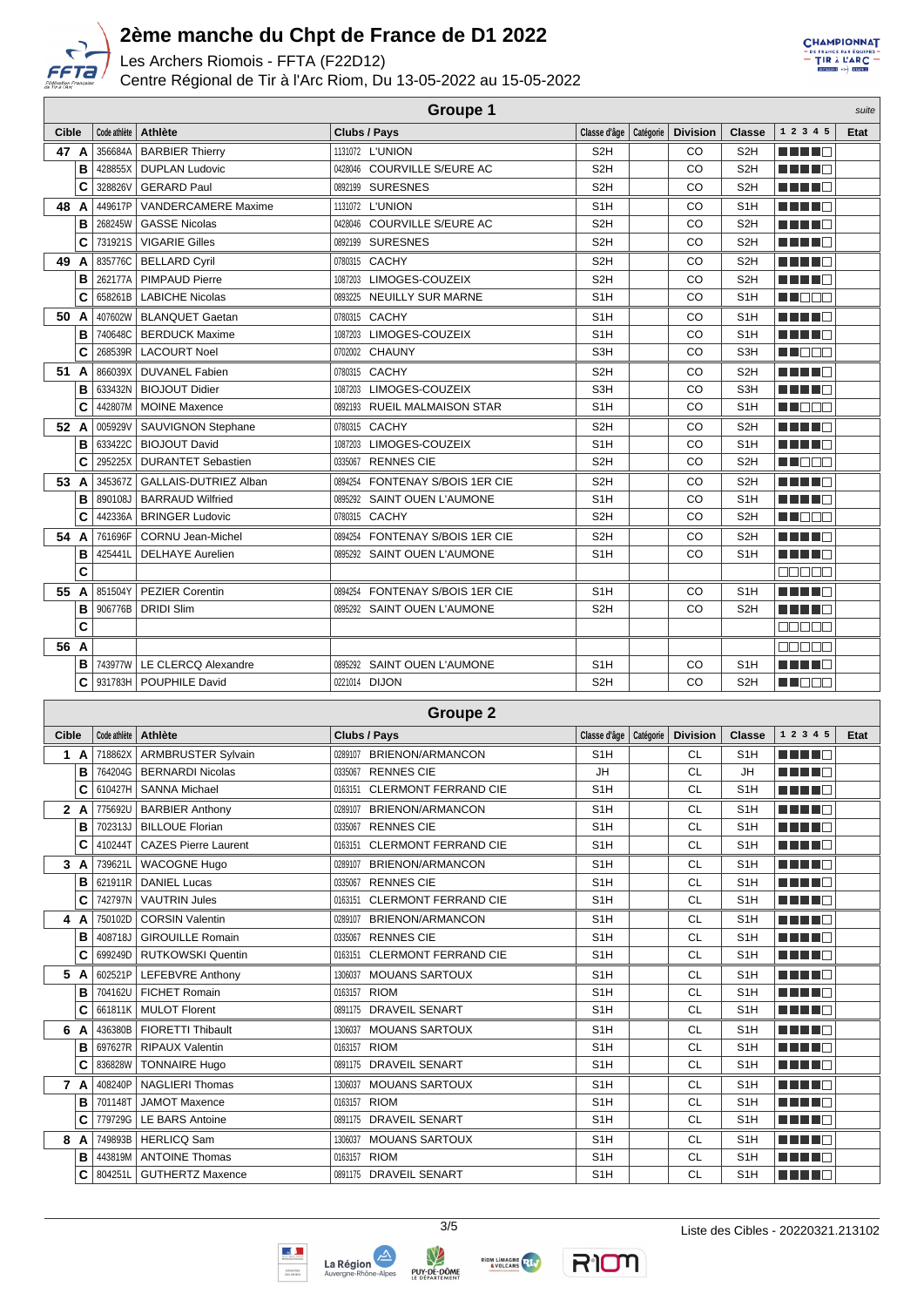

Les Archers Riomois - FFTA (F22D12)

Centre Régional de Tir à l'Arc Riom, Du 13-05-2022 au 15-05-2022



|    |                  | <b>Groupe 2</b><br>suite |                                                      |                                    |                                     |  |           |                         |                              |             |  |  |
|----|------------------|--------------------------|------------------------------------------------------|------------------------------------|-------------------------------------|--|-----------|-------------------------|------------------------------|-------------|--|--|
|    | Cible            |                          | Code athlète   Athlète                               | Clubs / Pays                       | Classe d'âge   Catégorie   Division |  |           | <b>Classe</b>           | 1 2 3 4 5                    | <b>Etat</b> |  |  |
|    | 9 A              | 884237C                  | <b>CABARET Arnaud</b>                                | 0760171 COMPIEGNE                  | S <sub>1</sub> H                    |  | <b>CL</b> | S <sub>1</sub> H        | 8 H H 18                     |             |  |  |
|    | B                | 307855A                  | <b>GENTY Yohan</b>                                   | 1306041 NICE                       | S <sub>2</sub> H                    |  | <b>CL</b> | S <sub>2</sub> H        |                              |             |  |  |
|    | C                | 310002J                  | <b>DOUSSOT Christophe</b>                            | 0892203 ISSY LES MOULINEAUX        | S <sub>2</sub> H                    |  | CL        | S <sub>2</sub> H        |                              |             |  |  |
|    | 10 A             |                          | 996762M   LINKE Erik                                 | 0760171 COMPIEGNE                  | JH                                  |  | <b>CL</b> | JH                      | MA MARINA                    |             |  |  |
|    | B                | 400587W                  | <b>PAILLER Sebastien</b>                             | 1306041 NICE                       | S <sub>1</sub> H                    |  | CL        | S <sub>1</sub> H        | MAN ME                       |             |  |  |
|    | C                | 764724X                  | HENCKELS Jeff                                        | 0892203 ISSY LES MOULINEAUX        | S <sub>1</sub> H                    |  | <b>CL</b> | S <sub>1</sub> H        |                              |             |  |  |
|    | 11 A             | 677020S                  | PEYROT Lucas                                         | 0760171 COMPIEGNE                  | S <sub>1</sub> H                    |  | CL        | S <sub>1</sub> H        | a di Bandar                  |             |  |  |
|    | B                | 629784Y                  | <b>MOLE Clement</b>                                  | 1306041 NICE                       | S <sub>1</sub> H                    |  | <b>CL</b> | S <sub>1</sub> H        | MA MAR                       |             |  |  |
|    | C                | 286233Y                  | <b>BIDAULT Jerome</b>                                | 0892203 ISSY LES MOULINEAUX        | S <sub>2</sub> H                    |  | <b>CL</b> | S <sub>2</sub> H        |                              |             |  |  |
|    | 12 A             | 761543P                  | ZAJACZKOWSKY Hugo                                    | 0760171 COMPIEGNE                  | JH                                  |  | CL        | JH                      | n din bin                    |             |  |  |
|    | B                | 685112M                  | <b>FOCKE Dirk</b>                                    | 1306041 NICE                       | S <sub>2</sub> H                    |  | <b>CL</b> | S <sub>2</sub> H        | M M M M M                    |             |  |  |
|    | C                | 434184P                  | <b>FAUCHERON Thomas</b>                              | 0892203 ISSY LES MOULINEAUX        | S <sub>1</sub> H                    |  | CL        | S <sub>1</sub> H        | H H H C                      |             |  |  |
|    | 13 A             | 327608W                  | DE GRANDIS Jocelyn                                   | 1130041 NIMES                      | S <sub>2</sub> H                    |  | CL        | S <sub>2</sub> H        | H H H E                      |             |  |  |
|    | B                | 764903S                  | <b>GOSSET Valentin</b>                               | 0760224 NANTEUIL LE HAUDOUIN       | S <sub>1</sub> H                    |  | <b>CL</b> | S <sub>1</sub> H        | <u> Here i sv</u>            |             |  |  |
|    | C                | 654083K                  | LOPEO Kevin                                          | 0877033 SAINT MARD                 | S <sub>1</sub> H                    |  | CL        | S <sub>1</sub> H        | MA MARIT                     |             |  |  |
|    | 14 A             | 790844N                  | <b>SOULE Quentin</b>                                 | 1130041 NIMES                      | S <sub>1</sub> H                    |  | CL        | S <sub>1</sub> H        | MA MAR                       |             |  |  |
|    | B                | 704270L                  | <b>THIRION Lou</b>                                   | 0760224 NANTEUIL LE HAUDOUIN       | S <sub>1</sub> H                    |  | <b>CL</b> | S <sub>1</sub> H        |                              |             |  |  |
|    | C                | 601510R                  | <b>DELOISON Daniel</b>                               | 0877033 SAINT MARD                 | S <sub>1</sub> H                    |  | CL        | S <sub>1</sub> H        | MA MARI                      |             |  |  |
|    | 15 A             | 821231T                  | <b>BARITEAUD Iban</b>                                | 1130041 NIMES                      | JH                                  |  | <b>CL</b> | JH                      | <u>Literatur</u>             |             |  |  |
|    | B                | 279882V                  | <b>FRICOTEAUX Germain</b>                            | 0760224 NANTEUIL LE HAUDOUIN       | S <sub>2</sub> H                    |  | <b>CL</b> | S <sub>2</sub> H        | M M M M M                    |             |  |  |
|    | C                | 686884N                  | <b>ESTIBALS Valentin</b>                             | 0877033 SAINT MARD                 | S <sub>1</sub> H                    |  | <b>CL</b> | S <sub>1</sub> H        | MAN ME                       |             |  |  |
|    | 16 A             | 954056T                  | <b>GALIZZI Matteo</b>                                | 1130041 NIMES                      | <b>CH</b>                           |  | <b>CL</b> | CН                      | MA NGC                       |             |  |  |
|    | B                | 820591X                  | <b>MASSOUF William</b>                               | 0760224 NANTEUIL LE HAUDOUIN       | S <sub>1</sub> H                    |  | <b>CL</b> | S <sub>1</sub> H        | MA MATE                      |             |  |  |
|    | C                | 438291D                  | <b>MASSON Martial</b>                                | 0877033 SAINT MARD                 | S <sub>1</sub> H                    |  | CL        | S <sub>1</sub> H        | a di Ba                      |             |  |  |
|    | 17 A             | 320889T                  | <b>COUCOULLE Pierre</b>                              | 1131080 BLAGNAC                    | S <sub>1</sub> H                    |  | <b>CL</b> | S <sub>1</sub> H        | MA MAR                       |             |  |  |
|    | В                | 093028T                  | <b>OLIVIER Alexandre</b>                             | 0759140 WERVICQ SUD                | S <sub>2</sub> H                    |  | <b>CL</b> | S <sub>2</sub> H        | Martin Ma                    |             |  |  |
|    | C                |                          |                                                      |                                    |                                     |  |           |                         | <b>00000</b>                 |             |  |  |
| 18 | A                | 348552L                  | <b>DELVAL Vincent</b>                                | 1131080 BLAGNAC                    | S <sub>1</sub> H                    |  | <b>CL</b> | S <sub>1</sub> H        | MA MAD                       |             |  |  |
|    | B                |                          | 992871H   DE BACKER Kurt                             | 0759140 WERVICQ SUD                | S <sub>2</sub> H                    |  | <b>CL</b> | S <sub>2</sub> H        | MA MAR                       |             |  |  |
|    | C                | 720454C                  | <b>MOURIER Franck</b>                                | 0163157 RIOM                       | S <sub>2H</sub>                     |  | <b>CL</b> | S <sub>2H</sub>         | M DOO                        |             |  |  |
|    | 19 A             |                          | 454400N GARRABE Damien                               | 1131080 BLAGNAC                    | S <sub>1</sub> H                    |  | <b>CL</b> | S <sub>1</sub> H        | MA MARI                      |             |  |  |
|    | в                | 734389Z                  | <b>DEZOOMER Michael</b>                              | 0759140 WERVICQ SUD                | S <sub>1</sub> H                    |  | <b>CL</b> | S <sub>1</sub> H        |                              |             |  |  |
|    | C                | 727723D                  | <b>FOURNIER Kevin</b>                                | 0163151 CLERMONT FERRAND CIE       | S <sub>1</sub> H                    |  | <b>CL</b> | S <sub>1</sub> H        | M NOCH                       |             |  |  |
|    | 20 A             | 418333K                  | <b>VIDAL Nicolas</b>                                 | 1131080 BLAGNAC                    | S <sub>1</sub> H                    |  | <b>CL</b> | S <sub>1</sub> H        | MA MARIT                     |             |  |  |
|    | В<br>$\mathbf c$ | 615523X                  | <b>PERZ Nicolas</b>                                  | 0759140 WERVICQ SUD                | S <sub>1</sub> H                    |  | <b>CL</b> | S <sub>1</sub> H        | <b>00000</b>                 |             |  |  |
|    |                  |                          |                                                      |                                    |                                     |  |           |                         |                              |             |  |  |
|    | 21 A<br>в        | 339866V<br>766106Z       | <b>COUCOULLE Matthieu</b><br><b>LEMPERIERE Denis</b> | 0169178 BRIGNAIS<br>1244010 DONGES | S1H<br>S <sub>2</sub> H             |  | СL<br>CL  | S1H<br>S <sub>2</sub> H | a di kacamatan Ing<br>HH H H |             |  |  |
|    | C                |                          | 679102E   MEURANT Simon                              | 1306037 MOUANS SARTOUX             | S1H                                 |  | CL        | S <sub>1</sub> H        | M D D D                      |             |  |  |
|    | 22 A             | 619744K                  | FAURE Arthur                                         | 0169178 BRIGNAIS                   | S1H                                 |  | CL        | S <sub>1</sub> H        | MA MARIT                     |             |  |  |
|    | в                | 348498C                  | PLANTARD Julien                                      | 1244010 DONGES                     | S <sub>2</sub> H                    |  | СL        | S <sub>2</sub> H        | <u>Li Li Li Ci</u>           |             |  |  |
|    | C                | 386605Y                  | <b>BUREAU Pierre</b>                                 | 0335067 RENNES CIE                 | S1H                                 |  | СL        | S <sub>1</sub> H        | M M M M M                    |             |  |  |
|    | 23 A             |                          | 622622N   PASCUAL Pierrick                           | 0169178 BRIGNAIS                   | S1H                                 |  | СL        | S <sub>1</sub> H        | <u>Li Li Li C</u>            |             |  |  |
|    | в                | 592213K                  | <b>CHEVET Baptiste</b>                               | 1244010 DONGES                     | S1H                                 |  | CL        | S <sub>1</sub> H        | M M M M M                    |             |  |  |
|    | C                | 732894Z                  | NEVEUX Cyriaque                                      | 0335067 RENNES CIE                 | S1H                                 |  | СL        | S <sub>1</sub> H        | M DOO                        |             |  |  |
|    | 24 A             |                          | 814342E   RIOU-HABERER Eliot                         | 0169178 BRIGNAIS                   | CН                                  |  | СL        | CН                      | M M M M M                    |             |  |  |
|    | в                | 326921Z                  | <b>CADORET Romuald</b>                               | 1244010 DONGES                     | S <sub>2</sub> H                    |  | СL        | S <sub>2</sub> H        | _______                      |             |  |  |
|    | C                |                          |                                                      |                                    |                                     |  |           |                         | <b>00000</b>                 |             |  |  |
|    | 33 A             |                          | 791050M   RENAUDIN Tiphaine                          | 0976116 MONT ST AIGNAN             | S <sub>1</sub> F                    |  | CO        | S <sub>1</sub> F        | <u> Literatur</u>            |             |  |  |
|    | в                | 616498G                  | <b>MONTAGNE Elodie</b>                               | 0891175 DRAVEIL SENART             | S <sub>1</sub> F                    |  | CO        | S <sub>1</sub> F        | <u> Literatur</u>            |             |  |  |
|    | C                | 428880Z                  | <b>ARTIGAU Marine</b>                                | 0893225 NEUILLY SUR MARNE          | S1F                                 |  | CO        | S <sub>1</sub> F        | <u> Literatur</u>            |             |  |  |
|    | 34 A             | 662170A                  | <b>FRAIGNEAU Clemence</b>                            | 0976116 MONT ST AIGNAN             | S <sub>1</sub> F                    |  | CO        | S <sub>1</sub> F        | <u> Literatur</u>            |             |  |  |
|    | в                | 452921F                  | DE MATOS Laure                                       | 0891175 DRAVEIL SENART             | S <sub>1</sub> F                    |  | CO        | S <sub>1</sub> F        | MA MARI                      |             |  |  |
|    | С                | 594527A                  | <b>BURNET Lucie</b>                                  | 0893225 NEUILLY SUR MARNE          | S <sub>1</sub> F                    |  | CO        | S <sub>1</sub> F        | <u> Helena e</u>             |             |  |  |
|    |                  | 35 A 027805Y             | POP Kenza                                            | 0976116 MONT ST AIGNAN             | СF                                  |  | CO        | CF                      | MA MARI                      |             |  |  |
|    | в                | 779584Z                  | <b>TREMBLAYES Anais</b>                              | 0891175 DRAVEIL SENART             | S <sub>1</sub> F                    |  | CO        | S <sub>1</sub> F        | MA MAR                       |             |  |  |
|    | С                | 605355V                  | CHESSE Joanna                                        | 0893225 NEUILLY SUR MARNE          | S <sub>1</sub> F                    |  | CO        | S <sub>1F</sub>         | ME NEG                       |             |  |  |